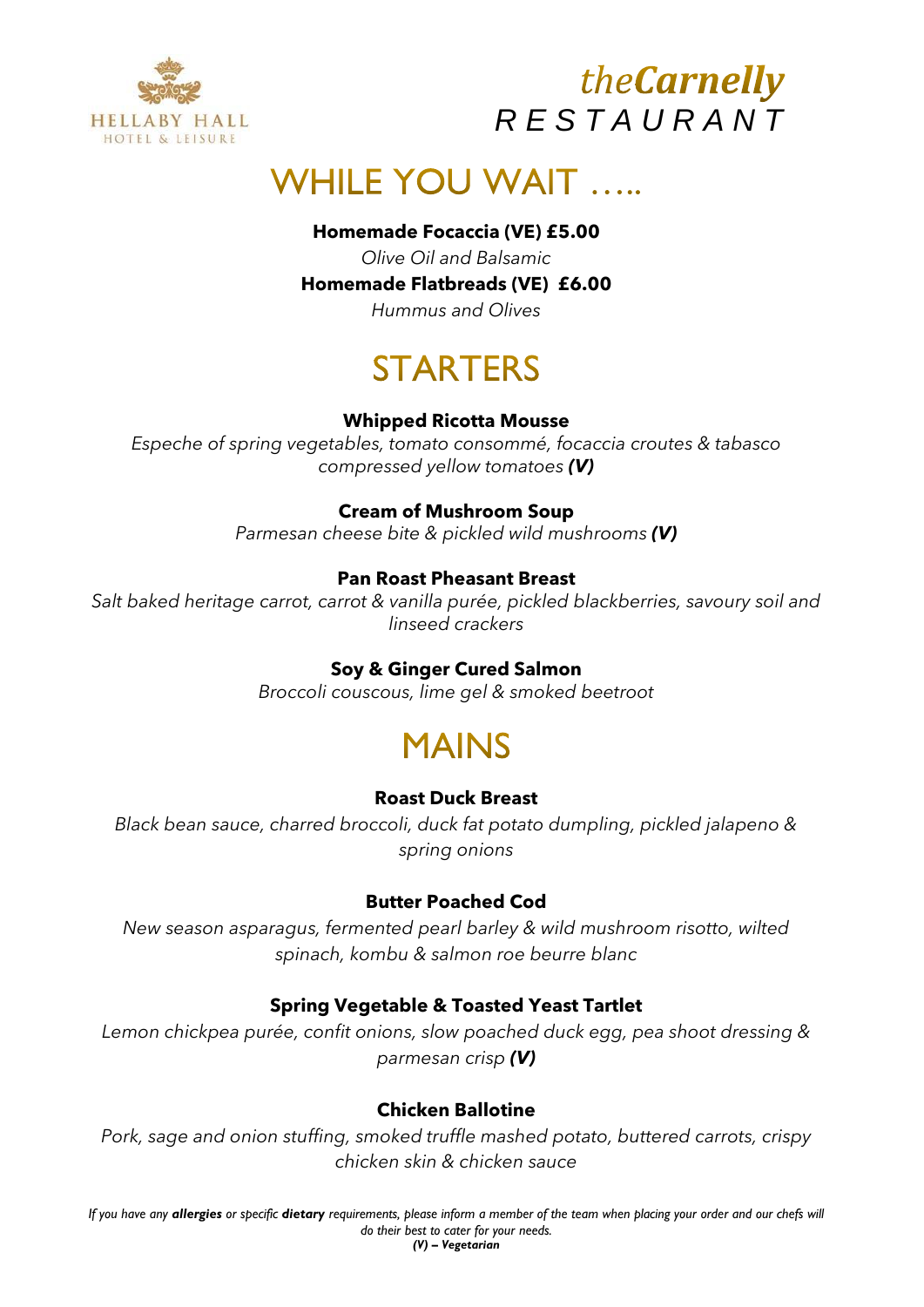



# **GRILL**

*All served with a garlic & thyme field mushroom, slow roast tomato, onion rings, triple cooked chips and rocket salad.*

**10oz Barnsley Chop \*\*Supplement £5.50\*\* 10oz Rump Steak \*\*Supplement £7.50\*\* 10oz Rib-Eye \*\*Supplement £8.50\*\* Chargrilled Chicken Breast (GFO) \*\*Supplement £3.50\*\***

*Why not add a sauce to your steak for £2.00 – Choose from peppercorn or blue cheese*

# **SIDES**

| <b>Homemade Triple Cooked Chips</b>           | £3.50 |
|-----------------------------------------------|-------|
| <b>Skin on Fries</b>                          | £3.25 |
| <b>Skinny Fries, Truffle Oil and Parmesan</b> | £4.50 |
| <b>Onion Rings</b>                            | £3.00 |
| <b>House Salad</b>                            | £3.00 |
| <b>Rocket and Parmesan Salad</b>              | £3.50 |
| <b>Mixed Vegetables</b>                       | £3.50 |